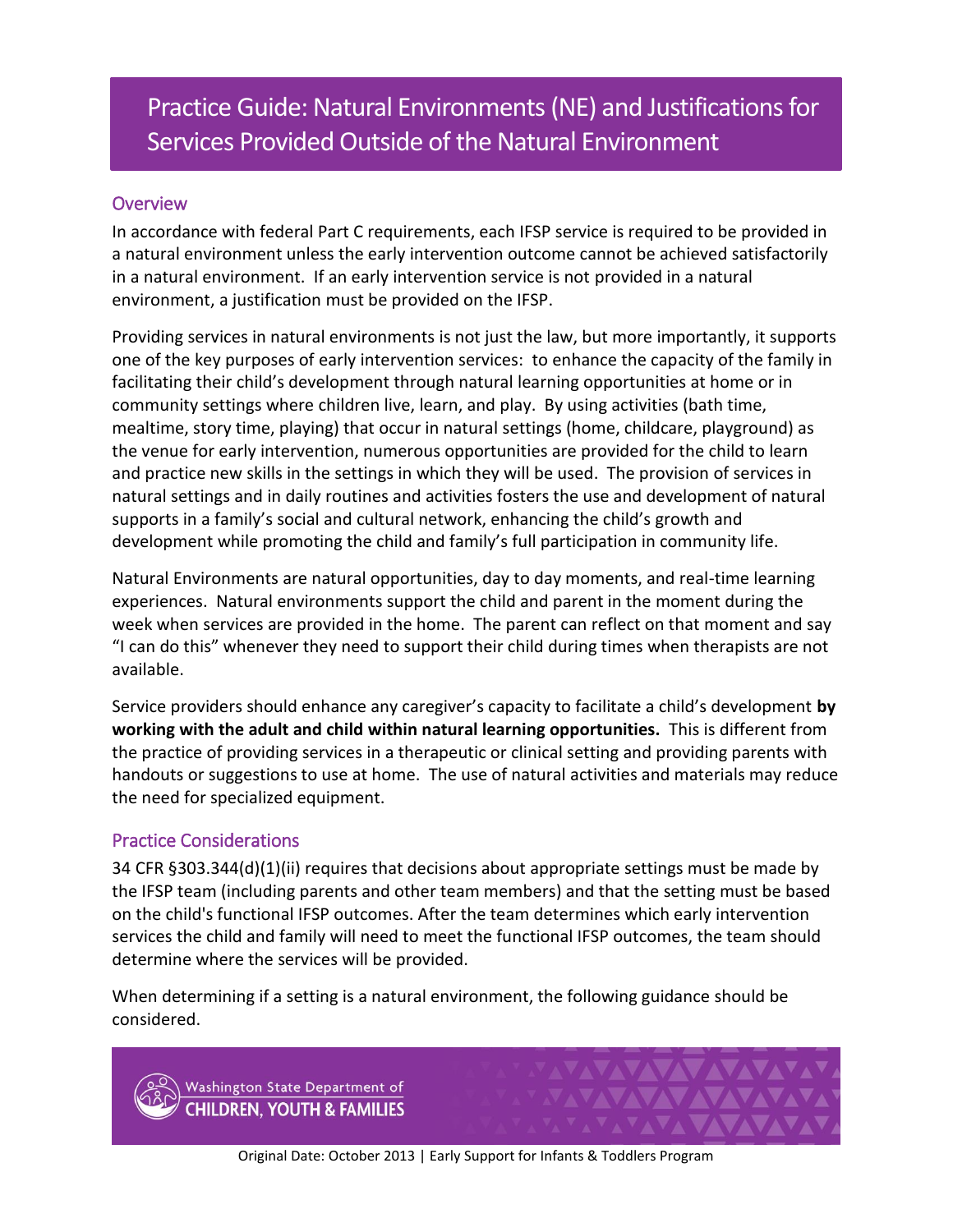## Services to Children in Natural Environments

- **Home**. The most typically used natural environment is the home. It would include grandparents' or other family members' homes.
- **Community Based Natural Environments**. Children and families participate in a variety of community activities that are natural for them and which may be appropriate for service delivery. If the family does not want services in their home, another community setting can be identified where the child's needs may be addressed. Community activities may include visits to the playground, zoo, library, restaurant, store, etc. A therapeutic or clinical setting is **not** a community based natural environment.
- **Natural Groups**.Natural groups of children are groups that would continue to exist without children with disabilities in attendance, such as: child care, library story time, Mommy and Me groups, and parent cooperative preschool program or playgroups. Groups that are **not** "natural groups" include: self-contained playgroups, toddler groups or childcare settings that include *only or mostly children with disabilities* or are designed specifically for children with disabilities. However, even the most "natural" of groups is not a natural setting for a particular child if it is not part of that family's regular routine or community life. In addition, services are not considered to be provided in a natural group if the child is separated or "pulled out" from the group in order to receive individual services. See the Groups and Natural Environments table at the end of this document for more detail.
- **Integrated Programs**.Programs designed exclusively for children with disabilities are **not** considered a natural environment. However, if the program was designed for children without disabilities, it might be considered a natural environment under certain circumstances. OSEP has provided guidance in this instance and in all of its policy letters since August 2000.

*"Many center-based programs that formerly served only children with disabilities have now integrated children without disabilities, creating a child care or preschool program constituting a natural environment. If services were provided to an eligible child in such an integrated environment, the child's IFSP would not require a justification for services in that integrated setting." (OSEP Letter to: Morris, Washington, June 7, 2005)* 

# Service Settings NOT Considered Natural

Service settings that are not "natural settings" include: clinics, hospitals, therapists' offices, rehabilitation centers, and segregated group settings at centers and schools. This includes any settings designed to serve children based on categories of disabilities such as "Language Groups", "Adaptive Play Groups", "Feeding Groups" or "Toddler Socialization Groups" selected for the convenience of service providers.

# Services to Parents NOT Required to Meet the Natural Environments Definition

Original Date: October 2013 | Early Support for Infants & Toddlers Program **Parent-to-Parent Support Groups**.Since parent-to-parent support through parent groups or other means is a critical support for families of children with disabilities, OSEP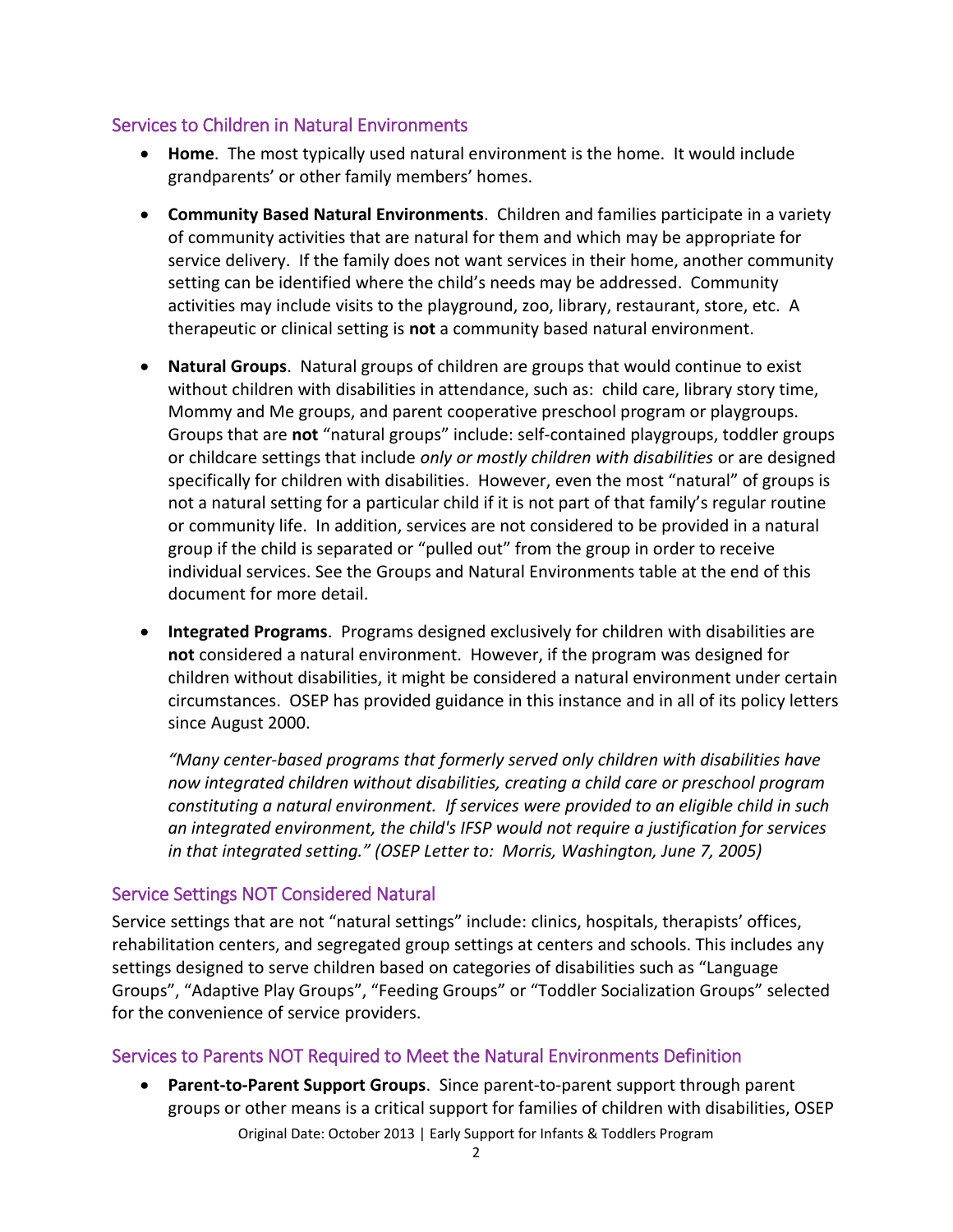has determined that such parent activities do not have to be provided in a natural environment. Specifically, OSEP states in a *Letter to Yarnell, Pennsylvania, October 19, 1999* "….*for services directed solely at the parent such as parent support, those services are not required to take place in a natural environment. No justification, therefore, is needed on the IFSP. Such services solely for the parent, however, cannot be used as a justification for providing services to the child in other than natural environments."*

 **Parent Training Groups**. Sometimes family groups are organized at centers, schools, hospitals, etc. for the purposes of parent training. These services should supplement the early intervention services that are happening in the home rather than being the primary service. Services provided solely for the benefit of the parent or family member, such as information, support or a demonstration of a technique, are not required to take place in a natural environment. **Services (OT, PT, SLP) provided to the child while parents observe in such a setting are not parent training and would require a natural environment justification statement.**

# Justification for Providing Services outside a Natural Environment

If the IFSP team determines that one or more of a child's IFSP outcomes cannot be met by providing early intervention services in a natural setting, the IFSP must include a justification (developed by the IFSP team including the parent) for providing services outside the natural environment and a plan for moving services into a natural environment. This should be a rare exception for an individual child, and not a common practice.

The justification must be based on the child's functional IFSP outcomes and should describe why the IFSP Team determined that the outcome could not be achieved in a natural setting, in the context of everyday activities and routines of that particular child and family.

The plan for moving services includes a description of the steps that will be taken to move services and supports provided in specialized settings into everyday routines and activities of that particular child and family., Each plan includes timelines and supports necessary to move or return early intervention services to natural settings within the child's and family's daily activities and routines. Examples of unacceptable and acceptable justifications are provided below.

## Unacceptable Justifications

Providing services in settings outside of natural environments should be a very rare exception. As a result, acceptable individualized justifications are very challenging to identify and cannot include any of the following:

 **Administrative convenience**: e.g., convenience for early intervention providers such as equipment or special rooms. At times, it may be appropriate to temporarily provide services in a setting outside the natural environment to determine the appropriateness of a piece of equipment prior to purchasing it for the family's home. This is appropriate if the justification includes a timeline and specific plan to move the service to the natural environment, in this case, after trying the equipment for a few sessions.

Original Date: October 2013 | Early Support for Infants & Toddlers Program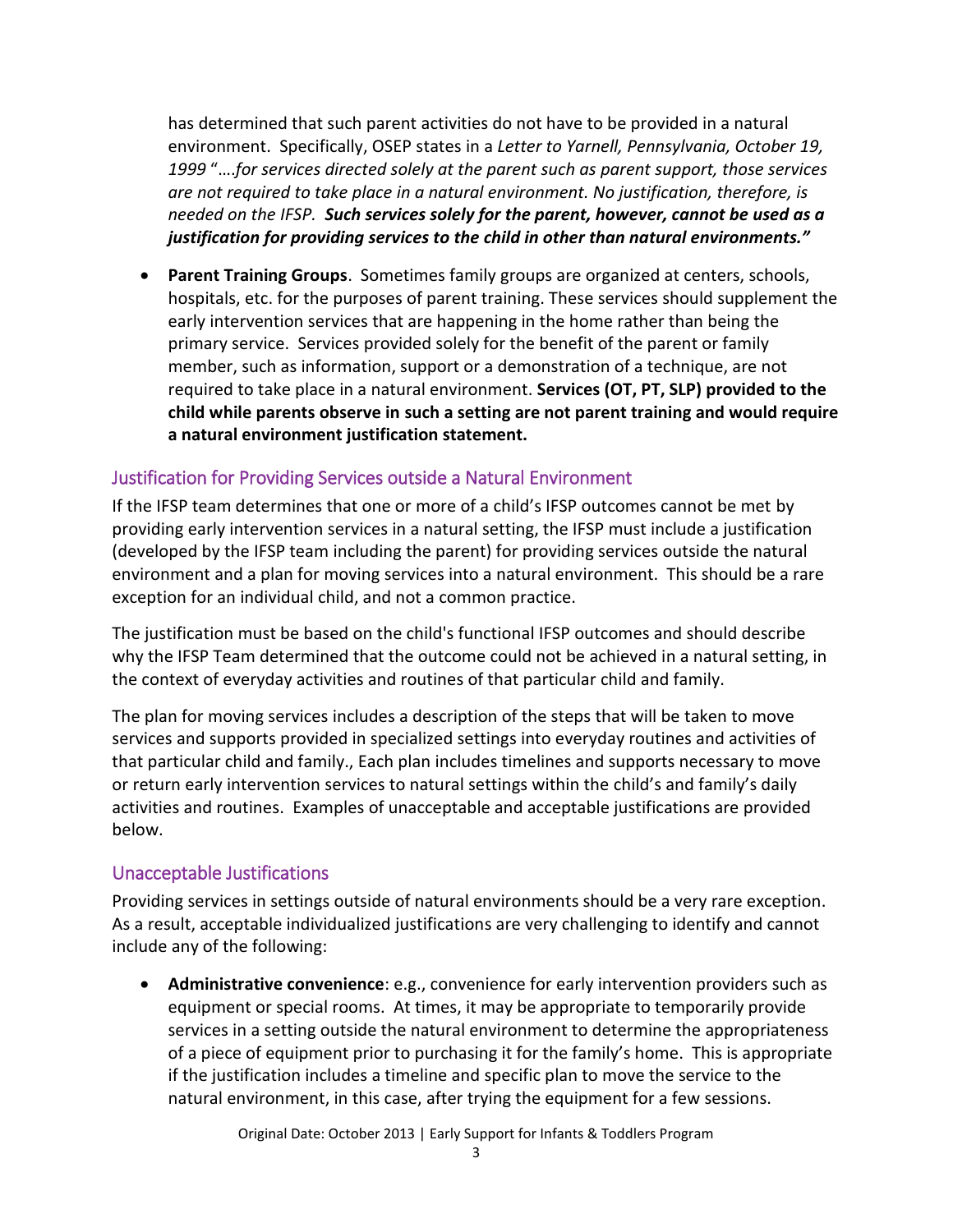However, it is not appropriate to provide services outside the natural environment for an extended amount of time in order to use specific equipment.

- **Fiscal reasons**: e.g., agency refusal to transport portable equipment due to liability, vehicle space availability, travel costs or need for additional personnel to transport/operate equipment in natural environment.
- **Personnel limitations**: e.g., provider availability (whether due to scheduling or number of enrolled providers in the area) or decisions about necessary services based on provider availability.
- **Parent preference/choice**: e.g., discomfort with providers in the home; parent desire for "time off" or an opportunity to be away from child during services outside the natural environment; family desire to receive other benefits; or parent belief in clinicbased services.
- **Practitioner preferences**: e.g., perceived "undesirable" or dangerous family address or area; refusal to travel away from the clinic or to a particular area or distance; a belief in school-based or clinic-based services; or a belief in the effectiveness of a particular service methodology or implementation style (hippotherapy, aquatherapy, therapy room, music therapy). In the case of safety, the IFSP team should always consider other natural environments that are a part of the child's routine (e.g. homes of other family members and community settings). Excerpts from OSEP letters included at the end of this brief clarify that family preference, or the preferences of one IFSP team member, is not sufficient justification for providing services outside the natural setting.

## Acceptable Justifications

| Outcome #                                                                                             | Service(s)/Support(s)            | <b>Setting</b><br>(Non-Natural Environment Setting<br>Where Service(s)/Support(s) Will<br>be Provided) |
|-------------------------------------------------------------------------------------------------------|----------------------------------|--------------------------------------------------------------------------------------------------------|
| $1$ – Lonnie will respond to and interact<br>with adults and other children during<br>play activities | Occupational<br><b>Therapist</b> | Clinic                                                                                                 |

#### **Explanation of Why Outcome Cannot be Achieved in a Natural Environment:**

*Lonnie's home and other settings that he normally participates all include multiple children. Lonnie understands what is said to him but he is highly distractible and responds inconsistently to other children and adults during play and other activities. His parents have tried many different strategies to increase his attention and found nothing that works.*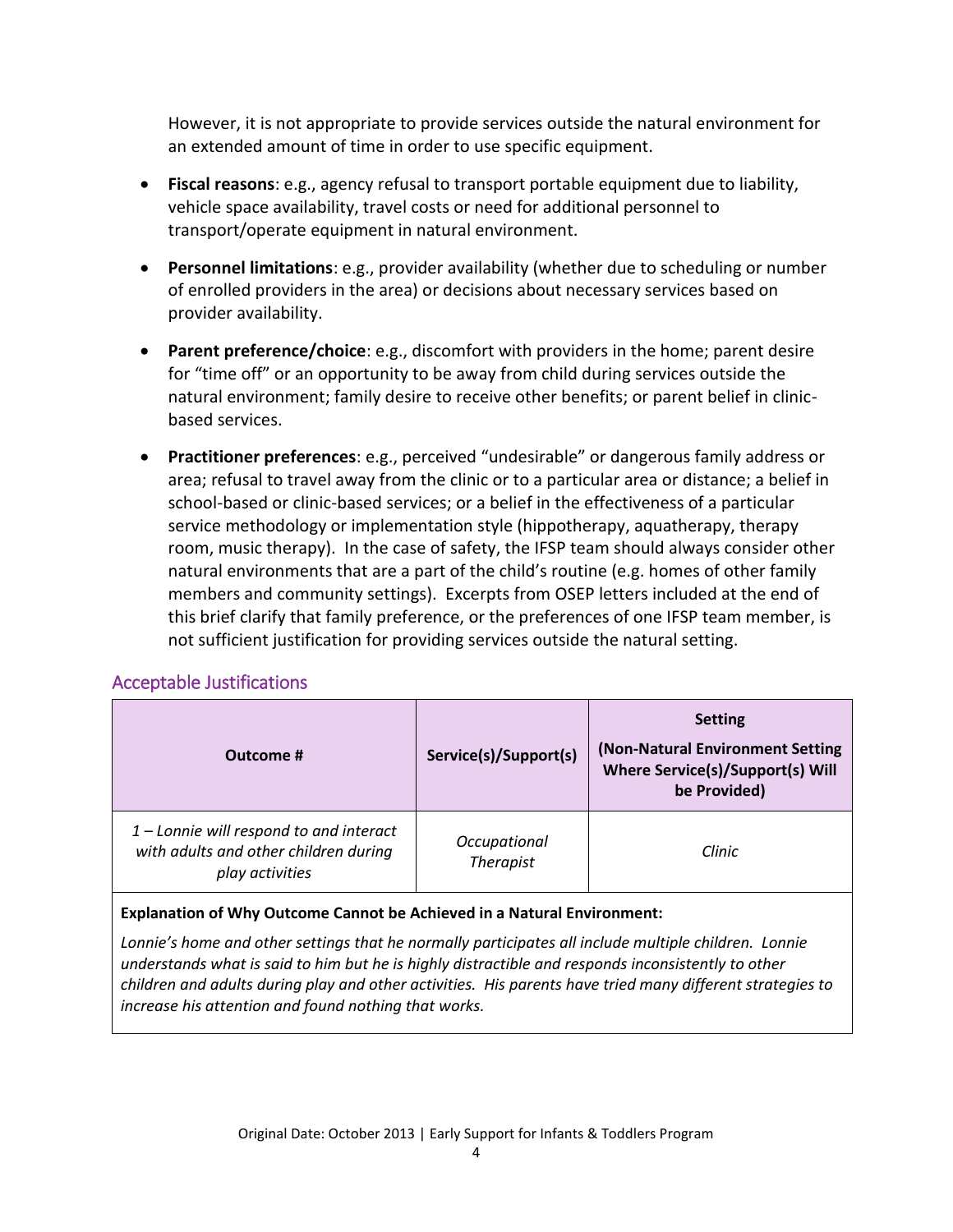## **Plan for Moving Service(s) and/or Support(s) into Natural Environments:**

*The OT will work with Lonnie and his mother for 3-4 sessions in the clinic in a quiet room to determine what strategies work to reduce Lonnie's distractibility and increase his ability to successfully interact with others. The OT will work collaboratively with Lonnie and his mother to use these strategies in the home environment and in other community settings he participates in. The sessions will then be moved to the home.*

| Outcome #                                                                                                      | Service(s)/Support(s)          | <b>Setting</b><br>(Non-Natural Environment<br><b>Setting Where</b><br>Service(s)/Support(s) Will be<br>Provided) |
|----------------------------------------------------------------------------------------------------------------|--------------------------------|------------------------------------------------------------------------------------------------------------------|
| $2 -$ Ana will be able to<br>communicate her needs and wants<br>using her augmentative<br>communication device | Speech-Language<br>pathologist | Clinic                                                                                                           |

#### **Explanation of Why Outcome Cannot be Achieved in a Natural Environment:**

*Ana has limited communication skills and her team has recommended the use of an augmentative communication device. The team needs to assess Ana's ability to manipulate the device without her siblings or others interfering and then program the device for usability.*

#### **Plan for Moving Service(s) and/or Support(s) into Natural Environments:**

*The SLP will work with Ana and her mother 2-3 times in the clinic and then transition services to Ana's home and identify strategies to prevent her siblings from using the communication device inappropriately.*

## Excerpts from OSEP Policy Letters

- OSEP states in a letter to *Heskett, Missouri, May 26, 1999* in response to a question about whether it violates Part C for a parent to choose a non-natural environment (e.g., center-based program or clinic for children with disabilities) that they deem is best for their child: "*Although Part C recognizes the importance of, and requires, parent involvement throughout the IFSP process, Part C does not relieve the State lead agency of its responsibility to ensure that other regulatory and statutory requirements, including the natural environments provisions, are met. While the family provides significant input regarding the provision of appropriate early intervention services, ultimate responsibility for determining what services are appropriate for a particular infant or toddler, including the location of such services, rests with the IFSP team as a whole. Therefore, it would be inconsistent with Part C for decisions of the IFSP team to be made unilaterally based solely on preference of the family."*
- OSEP states in a *Letter to Elder, Texas, July 17, 1998* in response to a question about

Original Date: October 2013 | Early Support for Infants & Toddlers Program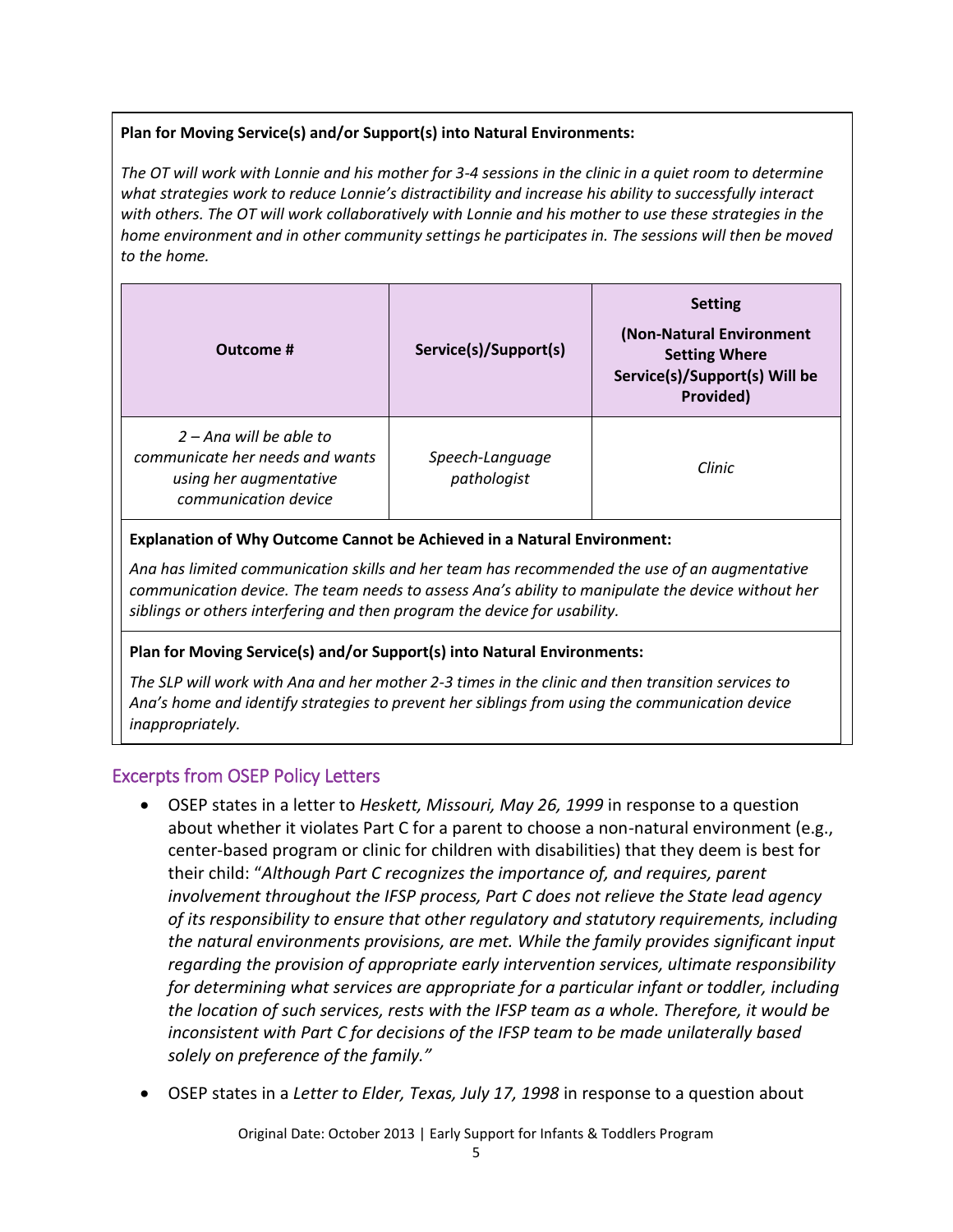whether it violates Part C to provide services in a setting selected by the parent, which does not meet the definition of a natural environment even if the parents are incurring the cost of the setting, if the IFSP team determines services can be satisfactorily achieved in the natural environment: *"… if the parents do not consent to a particular location for a service specified in the IFSP, the State may not use Part C funds to provide that service in a location different from that identified on the IFSP. The parents are free to reject any service(s) on the IFSP by not providing written consent for that service(s) or by withdrawing consent after first providing it. If the parents do not provide consent for a particular early intervention service, which also includes the location, that service may not be provided...."*

#### Resources

Natural Environments video resource explaining the IDEA federal requirements:

[http://www.youtube.com/watch?v=wvAv1\\_eAo9Q&feature=youtu.be](http://www.youtube.com/watch?v=wvAv1_eAo9Q&feature=youtu.be) 

Routines Based Early Intervention videos:

<http://www.youtube.com/watch?v=OpxGC6G0HMY>

[http://www.youtube.com/watch?v=sL\\_WOCu3Ptg](http://www.youtube.com/watch?v=sL_WOCu3Ptg)

<http://www.youtube.com/watch?v=jA6IOf9A298>

Basic Part C Modules:

<http://ectacenter.org/wamodules/wamodules.asp>

Drafted by UNC staff and edited by ESIT staff.